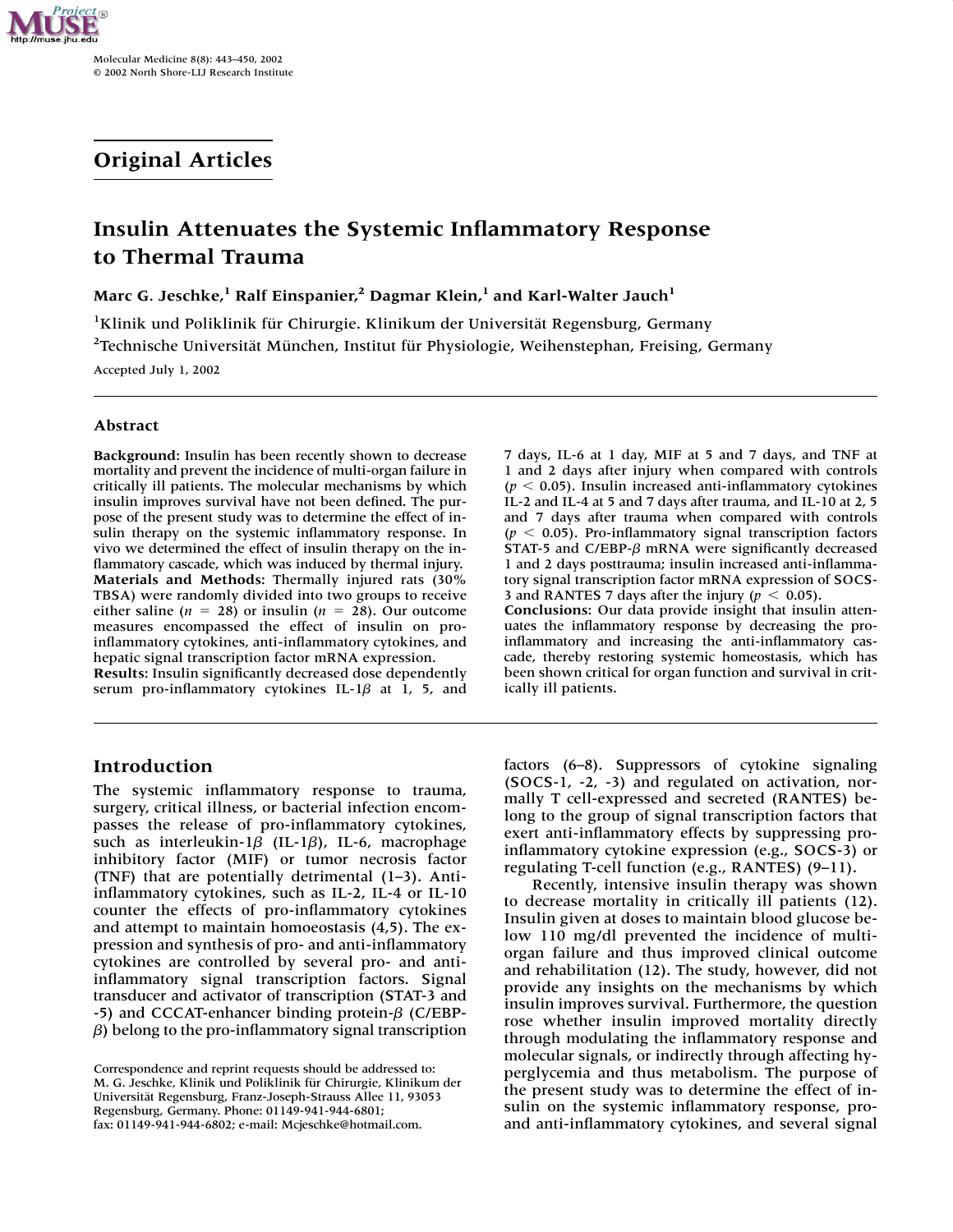transcription factors. To induce the systemic inflammatory response, we chose the burn injury model, which induces a sustained and severe systemic inflammatory response and hypermetabolism (13).

# **Material and Methods**

Male Sprague-Dawley rats (350–375 g) were placed in wire-bottom cages housed in a temperature-controlled room with a 12-hr light–dark cycle. Rats were acclimatized to their environment for 7 days before the study. All rats received water ad libitum throughout the study. Each rat received a 30% total body surface area (TBSA) full-thickness scald burn under general anesthesia (pentobarbital 50 mg/kg body weight) and analgesia (buprenorphin 1 mg/kg body weight) following a modified procedure as previously described (14). Rats were anesthetized, shaved, and received a 30% TBSA scald burn (99C water; water contact 10 sec to the back). This model ensures that both groups are similar in metabolic rates. After thermal injury, rats were immediately resuscitated by intraperitoneal injection of Ringer's lactate (50 ml/kg body weight).

## *Dose-Response and Main Study*

Prior to the main experiment we performed a doseresponse study in which rats received a thermal injury plus 0.5, 1, 2.5, 5, or 10 U/kg insulin subcutaneously injected in an area of uninjured skin ( $n = 4$  per group). The insulin used was protamine insulin (Berlininsulin H, Berlin-Chemie AG, Berlin, Germany), a form of insulin that is released over a 24-hr period. Burn plus NaCl injected subcutaneously served as controls  $(n = 4)$ . The outcome measures encompassed serum pro-inflammatory cytokines 24 hr after thermal injury.

In the main study, animals received a thermal injury as described and were randomly divided into two groups: burn plus 5 U/kg insulin injected subcutaneously in uninjured skin ( $n = 28$ ) (insulin); or burn plus NaCl subcutaneously  $(n = 28)$  (saline). Animals were killed at 1, 2, 5 and 7 days postburn by an overdose of anesthesia. Blood was collected by puncture of the vena cava inferior and separated into serum and plasma separators, spun at 1000 g for 15 min. The supernatant and pellet were separated and stored at -73°C. Samples of liver were harvested, snap-frozen in liquid nitrogen, and stored at  $-73^{\circ}$ C for analysis.

## *Nutrition*

Rats were fed with a liquid diet, riche in vitamins, protein, and carbohydrate (Fresubin, Fresenius Medical Care, Bad Homburg, Saarland, Germany) and had a caloric distribution of 24% protein, 21% fat and 55% carbohydrate, resulting in an energy intake of 1.01 cal/ml. Both groups of rats were pair fed according to the caloric intake. The feeding protocol was as follows: 25 calories on the day of burn, 51 calories on the first postburn day, 76 calories on the second and 101 calories from the third day postburn on. It was ensured that the nutritional intake was the same in all groups.

### *Normal*

Eight rats received no injury, no treatment, no anesthesia, and no analgesia. Rats received the same liquid diet (Fresubin, Fresenius Medical Care, Bad Homburg, Saarland, Germany) and were pair fed relative to the treatment animals. Animals were killed at the same time points as treated animals 1, 2, 5, and 7 days. These rats served as unburned, untreated, time-matched sham rats to establish baseline levels in the present study.

## *Serum Glucose and Electrolytes*

Serum glucose and electrolytes levels were determined by standard laboratory techniques (Böhring, Ingelheim, Germany).

## *Serum Cytokines*

Pro-inflammatory cytokines IL-1 $\beta$ , IL-6, MIF and TNF, and anti-inflammatory cytokines IL-2, IL-4 and IL-10 were determined by enzyme-linked immunosorbent assay (ELISA) (R&D Systems, Minneapolis, MN, USA).

## *Hepatic Transcription Factor mRNA Expression*

*Isolation of RNA* Total RNA was prepared from rat liver samples according to the method of Chomcyznski and Sacchi using Trizol reagent (Gibco BRL, Gaithersburg, MD, USA) (15). Total RNA was quantified spectroscopically (OD 260 nm) or fluorometrically using Pico green-dye, and equilibrated to an absolute quantity of  $0.5 \mu g/\mu l$ . Subsequently, reverse transcription–polymerase chain reaction (RT-PCR) was performed. Total liver RNA (0.5  $\mu$ g) was introduced to synthesize cDNA in a 60- $\mu$ l reaction mixture using 2.5  $\mu$ M random hexamers (Amersham Pharmacia, Freiburg, Germany) and Superscript II reverse transcriptase (Gibco BRL). The following primers were used to amplify specific rat transcripts for: 18S rRNA (QuantumRNA, Ambion, Austin, TX, USA) (488 bp) forward 5'-CAAGAACGAAAGTCG-GAGG-3', reverse 5'-GGACATCTAAGGGCATCA-CA-3. C/EBP-ß (according to EMBL Acc. Nr. M84011) (190 bp) forward 5'-GAGCGACGAGTACAAGA-3'; reverse 5'-CTGCTTGAACAAGTTCCG-3'. RANTES (according to EMBL Acc. Nr. U06436) (178 bp) forward 5'-TGCCTCCCCATATGGCTC-3', reverse 5'-AACCCACTTCTTCTCTGGGTTG-3'. STAT-3 (according to EMBL Acc. Nr. X91810) (436 bp) forward 5' ACCAGATGCGGAGAAG, reverse 5' - AATTTGA-CCAGCAACCTGAC. STAT-5 (according to EMBL Acc. Nr. X91988) (317 bp) forward 5'-TCATCATC-GAGAAGCAGCC-3', reverse 5'-TTCCGTCACAGA-CTCTGCAC-3. SOCS-3 (according to EMBL Acc. Nr. AJ249240) (300 bp) forward 5-AAGACCTT-CAGCTCCAAGAGC-3', reverse 5'-CTTGAGTACA-CAGTCAAAGCGG-3.

The predicted size of each RT-PCR product is assigned in parentheses. Each PCR was initially performed in a thermal cycler (Biometra, Göttingen, Germany) as previously described using standardized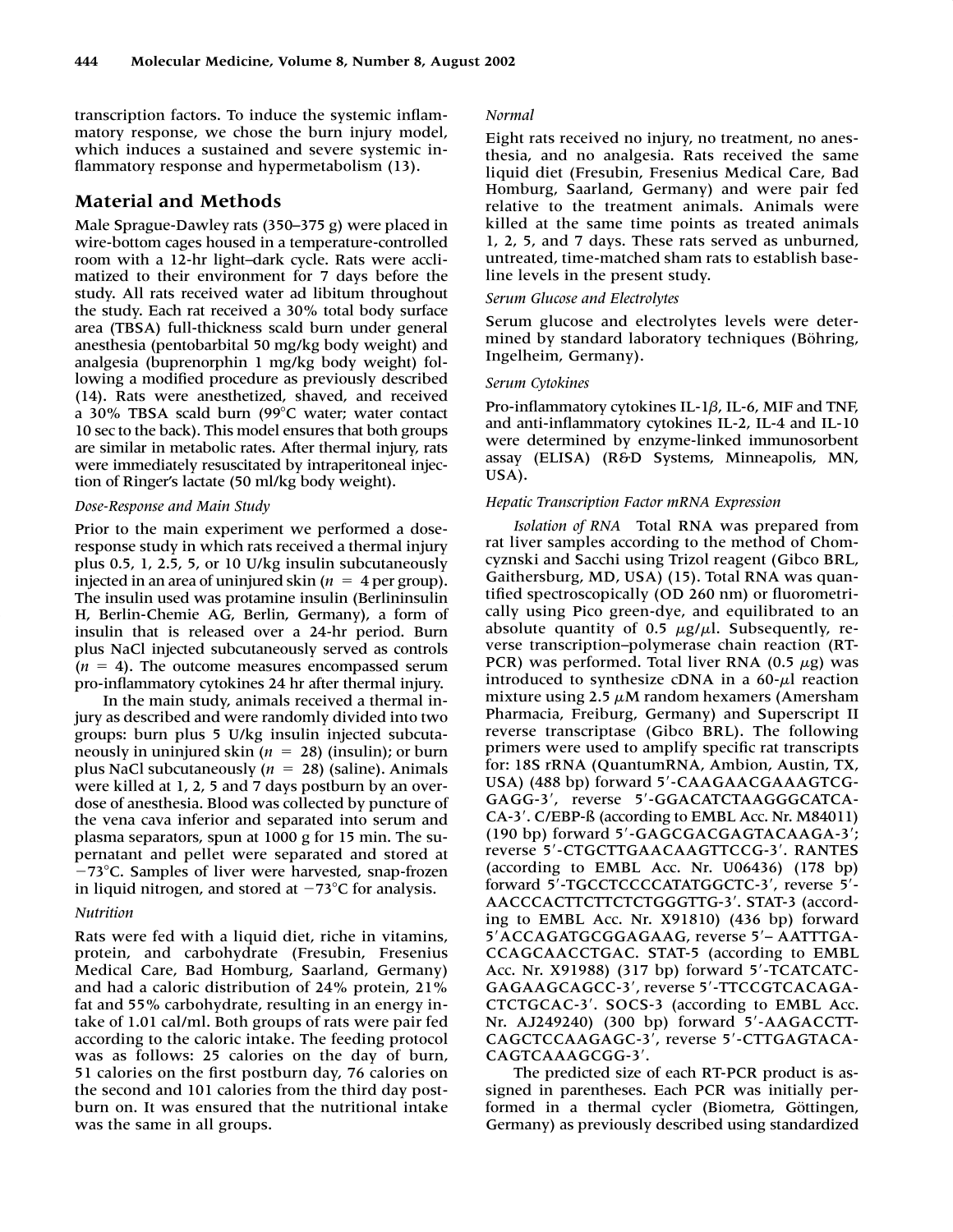amplification programs. Five microliters of each reaction was subsequently subjected to agarose gel electrophoresis followed by ethidium bromide staining. Absolute transcript concentrations were quantified introducing external cDNA standards by use of a realtime PCR cycler (LightCycler, Roche Diagnostics, Mannheim, Germany). Each gene-specific standard was prepared using the corresponding gel-purified amplicon followed a spectroscopic nucleic acid concentration determination. After serial dilutions of resulting DNA standards final sensitivity levels between 0.1 pg and 1 ng specific transcript per sample were performed during real-time PCR as follows: Using  $1 \mu l$  of each cDNA the Master SYBR Green protocol was performed (Roche Diagnostics) in 10-*-*l sample volume in glass capillaries using the experimental conditions as follows: (a)  $95^{\circ}$ C 10 min preincubation; (b) amplification  $95^{\circ}$ C 5 sec,  $55^{\circ}$ C 10 sec with fluorescence detection,  $72^{\circ}$ C 18 sec, 45 cycles; (c) melting curve:  $94^{\circ}$ C 10 sec,  $50^{\circ}$ C 60 sec, than  $0.1^{\circ}$ C/sec up to 90 $^{\circ}$ C under continuous fluorescence detection. Confirmation of each amplicon identity was obtained through melting curve analysis as well as by sequencing of resulting RT-PCR products (TOBLAP, Munich, Germany). Sequence determining of each PCR product confirmed a 100% homology to the published rat sequences. As negative controls, water instead of RNA was used.

#### *Ethics and Statistics*

These studies were reviewed and approved by the Animal Care and Use Committee of the University Texas Medical Branch, ensuring that all animals received humane care. Statistical comparisons were made by analysis of variance (ANOVA) and Student's *t*-test with Bonferroni's correction. Data are expressed as means  $\pm$  standard deviation (SD) or means  $\pm$  standard error of the mean (SEM), where appropriate. Significance was accepted at  $p < 0.05$ .

#### **Results**

#### *Dose Response*

We determined the optimal dose for the insulin administration after a 30% TBSA thermal injury without causing electrolyte imbalance. Insulin decreased serum IL-1 $\beta$ , IL-6, MIF, and TNF dose dependently, whereas 5 U/kg body weight of depot insulin demonstrated the greatest effect (Fig. 1). Therefore, all further experiments were performed using insulin in a dose of 5 U/kg body weight, subcutaneously injected every 24 hr.

## *Serum Glucose and Electrolytes*

Insulin at a dose of 5 U/kg body weight significantly decreased rat serum glucose at a range of 120 mg/dl on all days after thermal injury. Controls demonstrated blood glucose levels at a range of 150 mg/dl  $(p < 0.05)$  (Table 1). Serum glucose, sodium, potassium, calcium and phosphate levels



**Fig. 1. Dose-response study performed 1 day after thermal injury.** The optimal dose for the insulin administration after a 30% TBSA thermal injury was defined. Insulin decreased dose dependently serum IL-1 $\beta$ , IL-6, MIF, and TNF, whereas 5 U/kg body weight insulin demonstrated the greatest effect. Data are presented as means  $\pm$  SEM,  $n = 4$  for each group.

demonstrated lower concentrations 1 and 2 days after burn, when compared to values 5 and 7 days after burn, which is probably due to dilution of the initial resuscitation. Electrolytes were similar in the saline and insulin group at 1, 2, 5 and 7 days after injury (Table 1).

## *Pro-inflammatory Cytokines*

Thermal injury caused an increase in serum TNF concentrations on days 1 through 5 after trauma. Insulin attenuated the increase of serum TNF on days 1 and 2 when compared with saline  $(p < 0.05)$  (Fig. 2a). Serum IL-1 $\beta$  concentrations also increased during the first day after burn. Levels remained elevated until 7 days after trauma. Insulin prevented the increase of serum IL-1 $\beta$  and significantly decreased serum IL-1 $\beta$ concentration on days 1, 5 and 7 after trauma when compared with animals receiving saline ( $p < 0.05$ ) (Fig. 2b). In addition, insulin significantly decreased serum IL-6 concentrations 1 day after burn compared to controls, which were almost 300 times elevated above normal levels ( $p < 0.05$ ) (Fig. 2c). MIF demonstrated a different pattern compared to IL-1 $\beta$ , IL-6 and TNF. In contrast to other pro-inflammatory cytokines, MIF was found to be elevated immediately after burn, but further increased over the study period by almost 100% in the saline group. Insulin significantly decreased serum MIF 5 and 7 days after trauma by almost 200%  $(p < 0.005)$  (Fig. 2d).

#### *Anti-inflammatory Cytokines*

To determine the effect of insulin on systemic homoeostasis, we measured anti-inflammatory cytokines, IL-2, IL-4, and IL-10. Similar to pro-inflammatory cytokines, anti-inflammatory cytokines IL-2 and IL-10 were elevated after the trauma. IL-4 was found to be decreased with the burn trauma.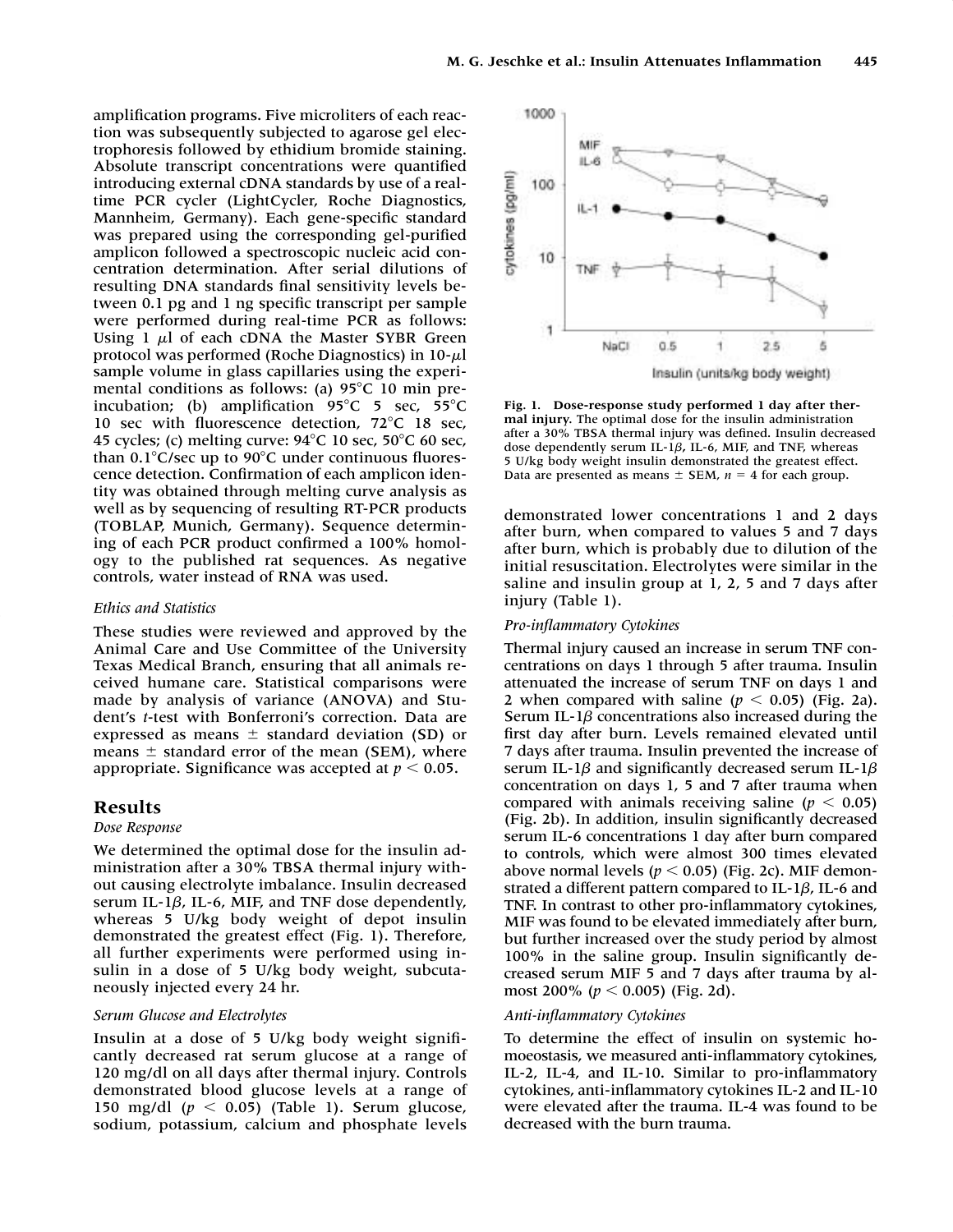|                                                                                         | Controls      |             |               |               | Insulin       |                                                                                                                                 |               |               |
|-----------------------------------------------------------------------------------------|---------------|-------------|---------------|---------------|---------------|---------------------------------------------------------------------------------------------------------------------------------|---------------|---------------|
|                                                                                         | Day 1         | Day 2       | Day 5         | Day 7         | Day 1         | Day 2                                                                                                                           | Day 5         | Day 7         |
| Glucose (mg/dl)                                                                         | $149 \pm 3$   | $148 \pm 3$ | $149 \pm 3$   | $150 \pm 3$   | $122 \pm 5^*$ | $121 \pm 5^*$                                                                                                                   | $125 \pm 7$ * | $122 \pm 5^*$ |
| Sodium (mg/dl)                                                                          | $146 \pm 3$   | $148 \pm 3$ | $150 \pm 3$   | $150 \pm 3$   | $145 \pm 3$   | $150 \pm 3$                                                                                                                     | $151 \pm 3$   | $151 \pm 3$   |
| Potassium (mg/dl)                                                                       | $6.4 \pm 0.8$ | $6.1\pm0.8$ | 6.8 $\pm$ 0.5 | $6.8 \pm 0.5$ | $6.4 \pm 1.1$ | $6.0 \pm 1.1$                                                                                                                   | $6.7 \pm 0.8$ | $6.7 \pm 0.8$ |
| Calcium (mg/dl)                                                                         |               |             |               |               |               | $2.70 \pm 0.11$ $2.70 \pm 0.08$ $2.70 \pm 0.08$ $2.70 \pm 0.13$ $2.60 \pm 0.11$ $2.70 \pm 0.21$ $2.80 \pm 0.13$ $2.80 \pm 0.08$ |               |               |
| Phosphate (mg/dl) $3.2 \pm 0.3$ $3.1 \pm 0.6$ $3.5 \pm 0.3$ $3.4 \pm 0.3$ $3.3 \pm 0.8$ |               |             |               |               |               | $3.3 \pm 0.3$                                                                                                                   | $3.6 \pm 0.3$ | $3.8 \pm 0.8$ |

**Table 1. Serum glucose, sodium, potassium, calcium, and phosphate in insulin-treated and control rats after thermal trauma**

Data are presented as means  $\pm$  SD.

\*Significant difference between controls and insulin  $(p < 0.05)$ .

Normal values: glucose, 135  $\pm$  6 mg/dl; sodium, 150  $\pm$  1 mg/dl; potassium, 6.8  $\pm$  0.3 mg/dl; calcium, 2.9  $\pm$  0.04 mg/dl; phosphate,  $3.5 \pm 0.2$  mg/dl.

The anti-inflammatory cytokine IL-2 increased after the thermal injury and remained increased in the saline group during the study period. Insulin significantly increased serum IL-2 levels at 5 and 7 days after trauma ( $p < 0.05$ ) (Fig. 3a). In contrast to IL-2, IL-4 significantly decreased after burn compared to normal levels. In the saline group, IL-4 further decreased over time. Insulin significantly increased IL-4 at 5 and 7 days after trauma when compared with saline  $(p < 0.05)$  (Fig. 3b). The antiinflammatory cytokine IL-10 increased immediately after trauma. Saline-treated animals showed a decrease of IL-10 at 7 days after injury. Insulin administration significantly increased serum IL-10 at 2, 5 and 7 days after trauma when compared to saline  $(p < 0.05)$  (Fig. 3c).

Insulin increased dose- and time-dependent anti-inflammatory cytokines and decreased proinflammatory cytokines. Thus, ratios of proinflammatory to anti-inflammatory cytokines, which are predictors for organ function and systemic homoeostasis, significantly improved toward normal in the insulin treatment group ( $p < 0.05$ ).

#### *Hepatic mRNA Expression of Signal Transcription Factors*

To define whether insulin alters pro- and antiinflammatory cytokines directly or through signal transcription factor pathway, hepatic signal transcription factor mRNA expression was determined. Hepatic mRNA expression of  $C/EBP-\beta$  increased after trauma compared to normal. Insulin decreased the pro-inflammatory hepatic signal transcription factor  $C/EBP-B$  mRNA on the first day after burn. which remained at normal concentration when compared with saline ( $p < 0.05$ ) (Fig. 4a). STAT-5 mRNA expression increased in the saline and insulin groups after trauma. Insulin decreased the hepatic mRNA expression of STAT-5 on days 1, 2 and 7 after trauma ( $p < 0.05$ ) (Fig. 4b). Insulin had no effect on hepatic mRNA expression of STAT-3, which also increased after burn (Fig. 4c).

In contrast to pro-inflammatory signals, RANTES was found to be decreased after the burn trauma. Insulin significantly increased hepatic RANTES mRNA expression 7 days after trauma and approached normal levels ( $p < 0.05$ ). Rats receiving saline demonstrated decreased RANTES levels throughout the study period (Fig. 4d). Hepatic SOCS-3 mRNA was found to be increased after the thermal injury, but rapidly decreased over the 7-day study period in the saline group. Insulin increased hepatic SOCS-3 mRNA expression at days 2, 5 and 7 after trauma when compared with controls ( $p <$ 0.05) (Fig. 4e).

#### **Discussion**

The systemic inflammatory response after trauma leads to protein degradation, catabolism and hypermetabolism. As a consequence, the structure and function of essential organs, such as muscle, heart, immune system and liver, are compromised and contribute to multi-organ failure and mortality (16,17). Pro-inflammatory cytokines were thought to trigger and enhance this response and to mediate the catabolic effects, also by the inhibition of the growth hormone–insulin-like growth factor-I (IGF-I)—insulin axis (18–20). Therefore, research focused on the attenuation of the inflammatory response using anti-inflammatory agents or antibodies against pro-inflammatory cytokines such as TNF, IL-1 $\beta$  or their receptors (21–23). These approaches showed promising results in vitro and in animal models by increasing survival rates in the state of septicemia (21–23). However, when these approaches entered clinical trials it became evident that these promising animal data could not be replicated in humans.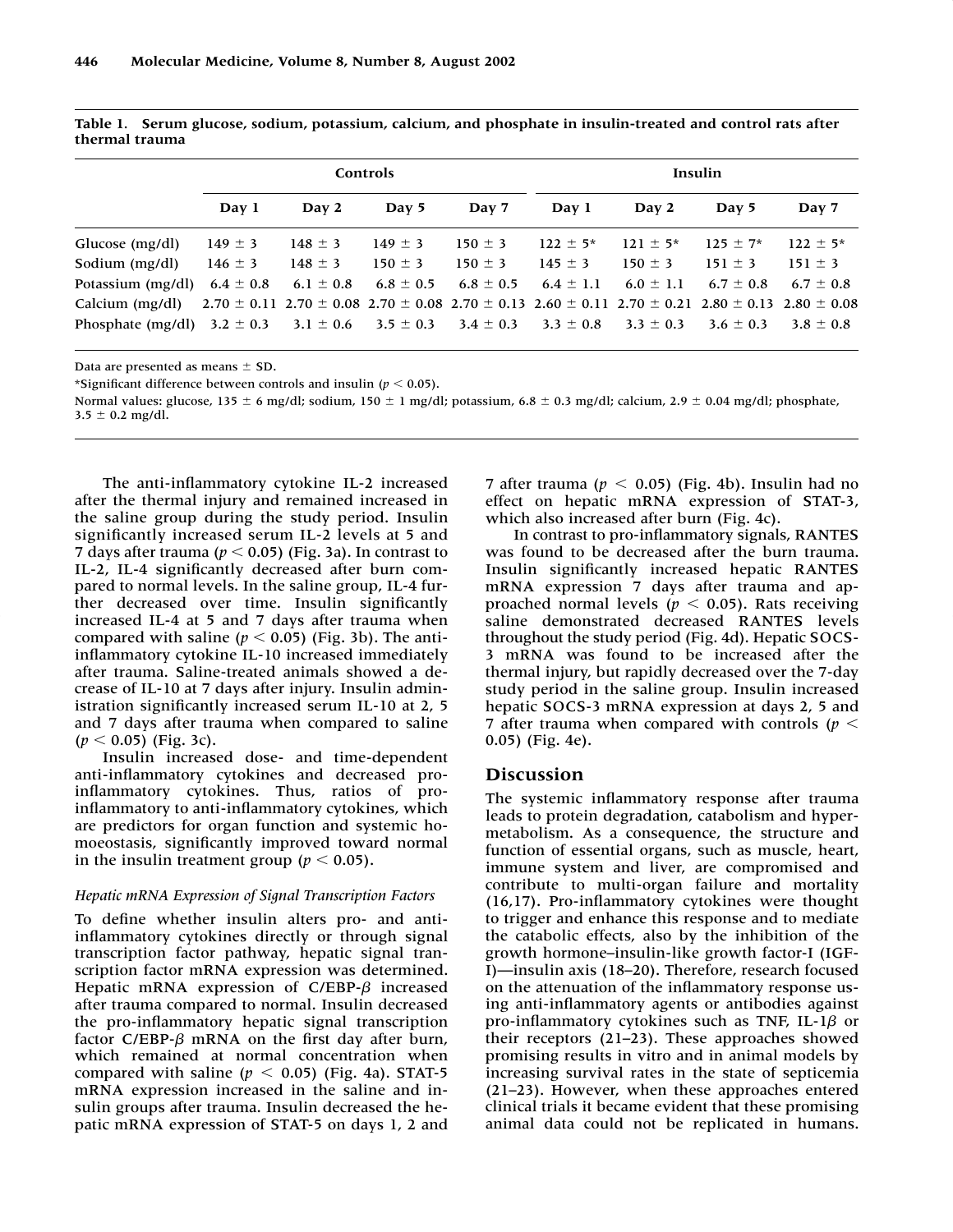

**Fig. 2. Serum pro-inflammatory cytokines after a 30% TBSA thermal injury. (a)** Serum TNF increased approximately 7-fold after thermal trauma and decreased over time. Insulin prevented an increase of serum TNF on days 1 and 2 postinjury when compared with saline ( $p < 0.05$ ). (b) Serum IL-1 $\beta$  increased after burn and remained elevated during the study period. Insulin decreased serum IL-1 $\beta$  concentration on days 1, 5, and 7 after trauma when compared with animals receiving saline ( $p < 0.05$ ). (c) Serum IL-6 increased 300-fold immediately after burn trauma and remained elevated even after 7 days. Insulin significantly decreased serum IL-6 concentrations 1 day after burn compared to saline ( $p < 0.05$ ). (d) MIF was found to be increased immediately after burn, but further increased over the study period by almost 100% in the saline control group. Insulin significantly decreased serum MIF 5 and 7 days after trauma  $(p < 0.05)$ .\*Significant difference between insulin and control  $(p < 0.05)$ . Data are presented as means  $\pm$  SEM.

Others and we, as shown in the present study, chose a different approach by investigating the hypothesis that an endogenous hormone (insulin) must be locally or systemically present to attenuate the proinflammatory cascade (12,13).

Recently van den Berghe et al. (12) showed that insulin administration at a dose that kept blood glucose below 110 mg/dl decreased mortality in critically ill patients. The authors showed further that insulin prevented the incidence of multi-organ failure. In the present study, we investigated the effect of insulin on the systemic inflammatory response cascade to determine a possible explanation of how insulin improves survival in critically ill patients. Insulin administered at a dose that kept blood glucose below 110 mg/dl decreased pro-inflammatory mediators IL-1, IL-6 and TNF, as well as MIF. At the same time, insulin significantly increased antiinflammatory cytokines IL-2, IL-4 and IL-10. Clinical studies demonstrated that nonsurvivors with pancreatitis had decreased IL-6 to IL-10 ratios when

compared with survivors (24). Our group found that ratios of pro-inflammatory to anti-inflammatory cytokines correlate with organ function and can be used as predictors for mortality in severely burned pediatric patients (25). Hence, by decreasing pro-inflammatory and increasing anti-inflammatory cytokines, insulin equilibrates the balance between pro- and anti-inflammatory cytokines and may improve organ function and mortality after trauma.

To determine whether insulin exerts its effects on cytokines through changes in blood glucose or directly by modulating signal transcription factors, we measured hepatic signal transcription factor mRNA expression. We found that insulin alters the intracellular signal cascade in the liver. Insulin decreased the pro-inflammatory signal transcription factors STAT-5 and C/EBP- $\beta$ . An up-regulation of both transcription factors led to impaired organ function and protein synthesis, such as albumin (6,7). Therefore, it appears that insulin improves organ function and protein synthesis during the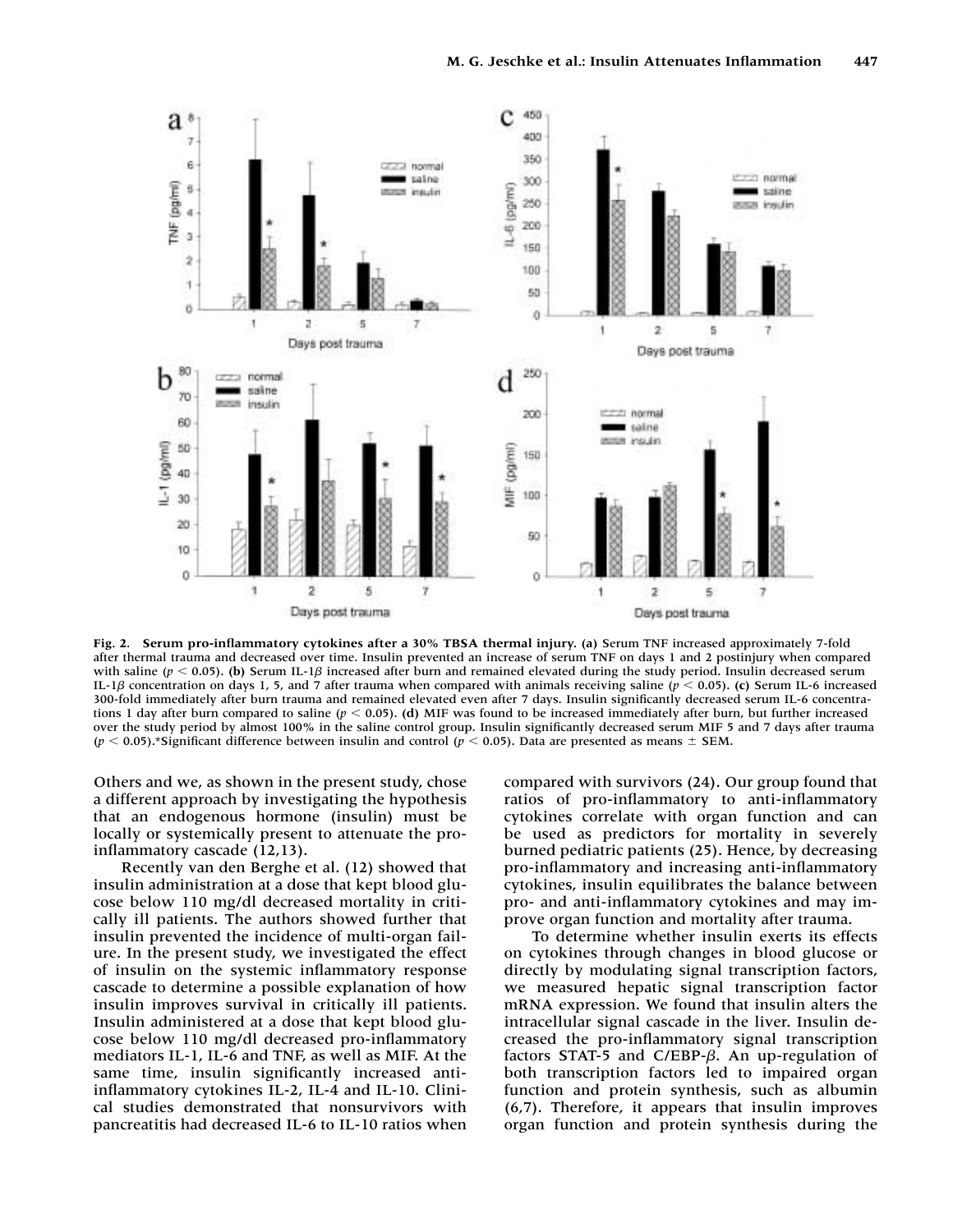



**Fig. 3. Serum anti-inflammatory cytokines after trauma. (a)** Serum IL-2 concentrations were significantly increased after trauma and remained elevated during the study period. Insulin administration significantly increased IL-2 levels at 5 and 7 days after trauma when compared to saline controls ( $p < 0.05$ ). (b) Serum IL-4 was found to be decreased after burn compared to normal levels. Insulin treatment, however, significantly increased IL-4 levels at 5 and 7 days after trauma compared to saline controls and approached normal levels ( $p < 0.05$ ). (c) Serum IL-10 was increased 4-fold posttrauma in the saline control and insulin group. Insulin increased serum IL-10 at days 2, 5, and 7 after burn compared to controls  $(p < 0.05)$ . \*Significant difference between insulin and control  $(p < 0.05)$ . Data are presented as means  $\pm$  SEM.

hypermetabolic response through these signal transcription factors. In addition to pro-inflammatory transcription factors, we determined signal transcription factors that were identified to either suppress cytokine signaling (SOCS) or regulate the T-cell function (RANTES). Members of the SOCS family of proteins play key roles in the negative regulation of cytokine signal transduction, by acting in a negative feedback loop and inhibiting the cytokine-activated Janus kinase/signal transducers and activators of transcription (JAK/ STAT) signaling pathway to modulate cellular responses (25). Direct interaction of SOCS SH2 domains with the JAK kinases or cytokine receptors allows their recruitment to the signaling complex, where they inhibit JAK catalytic activity or block access of the STAT's to receptor binding sites (25). Because we have shown that insulin decreased STAT-5 and increased SOCS-3, major players during the aftermath of a thermal injury (9), it remains to be defined whether insulin decreases cytokines, STAT-5, and  $C/EBP-\beta$  in a direct fashion or indirectly through SOCS-3. The relevance of SOCS-mediated regulation of cytokine responses has been demonstrated by the phenotypes of mice lacking these regulators. Several factors have been identified to affect SOCS expression, such as interferon gamma, growth hormone, and erythropoietin (25). The data

from the present study strongly suggest that to the threshold of growth factors another one has to be added, insulin.

RANTES is a member of a large supergene family of pro-inflammatory cytokines called CC chemokines that appear to play a fundamental role in the inflammatory processes. Although expression of RANTES was first thought to be limited to activated T cells, recent data have shown that it is produced by a variety of tissue types in response to specific stimuli. Deletion analysis of the promoter region indicates that different transcriptional mechanisms control expression of RANTES in the various tissues studied. Posttrauma the immune system plays a crucial role in survival and clinical outcome (11). Growth factors, such as growth hormone, can affect the Th-1 and Th-2 by restoring the Th-1 response and improving the immune system after a thermal injury (26). We did not define the function of the immune system in the present study; however, it appears that insulin may have some beneficial effects by modulating the T-cell response because insulin significantly increased hepatic RANTES mRNA expression 7 days after trauma.

The results presented in the present study provide insight by which mechanisms insulin may improve the clinical outcome. We showed that insulin given at doses to maintain blood glucose around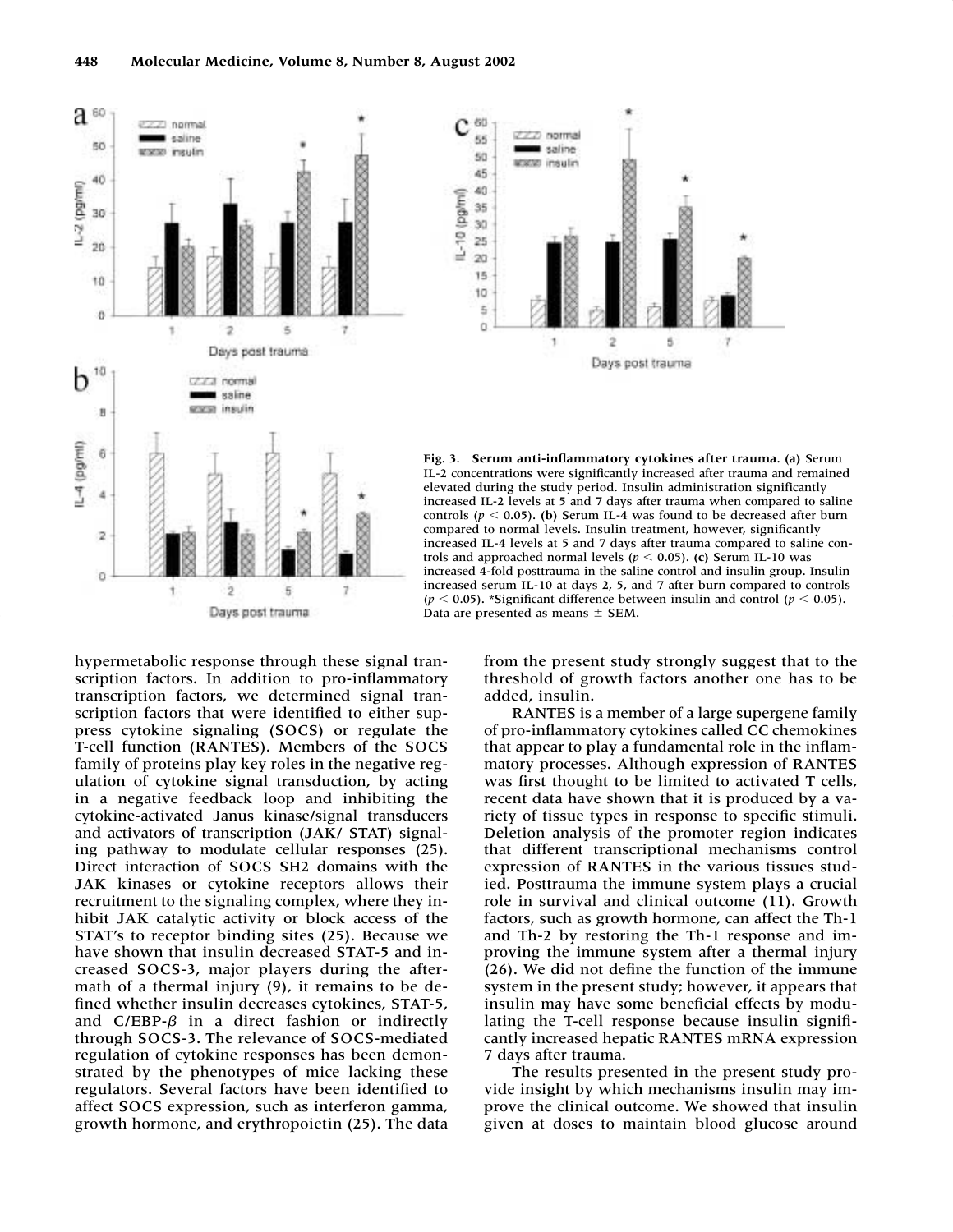



**Fig. 4. Hepatic mRNA expression of signal transcription factors** quantified by light cycler analysis. (a) C/EBP- $\beta$  mRNA expression increased after burn and remained elevated during the study period. Insulin decreased hepatic C/EBP- $\beta$  mRNA expression on the first day after thermal injury ( $p < 0.05$ ). (b) Hepatic STAT-5 mRNA expression increased after the burn trauma. Insulin significantly decreased STAT-5 mRNA expression on days 1, 2, and 7 when compared to controls  $(p < 0.05)$ . (c) Hepatic mRNA expression of STAT-3 increased after trauma, but no significant differences between controls and insulin could be shown. **(d)** Hepatic RANTES mRNA expression was decreased in the saline control and insulin groups after thermal trauma. Insulin increased RANTES mRNA, which approached normal levels 7 days posttrauma compared to rats receiving saline  $(p < 0.05)$ . (e) SOCS-3 mRNA was found to be increased with burn injury. Insulin further increased hepatic mRNA expression of SOCS-3 2, 5, and 7 days after burn.\*Significant difference between insulin and control ( $p < 0.05$ ). Data are presented as means  $\pm$  SEM.

120 mg/dl attenuated the inflammatory response by decreasing pro-inflammatory and increasing anti-inflammatory cytokines, thus restoring systemic homeostasis. We further showed that the effect of insulin is probably due to direct binding of insulin on signal transcription factors, rather than indirectly through changes in blood glucose and metabolism. Based on our data and the data of van den Berghe, we suggest that insulin may represent an important and safe therapeutic option in the treatment of critically ill patients.

# **References**

- 1. Andersson U, Wang H, Palmblad K, et al. (2000) High mobility group 1 protein (HMG-1) stimulates pro-inflammatory cytokine synthesis in human monocytes. *J. Exp. Med.* **192:** 565–570.
- 2. Tracey KJ, Beutler B, Lowry SF, et al. (1986) Shock and tissue injury induced by recombinant human cachectin. *Science* **234:** 470–474.
- 3. Dinarello CA. (1994) The interleukin-1 family: 10 years of discovery. *FASEB J.* **8:** 1314–1325.
- 4. de Waal Malefyt R, Abrams J, Bennett B. (1991) Interleukin 10 (IL-10) inhibits cytokine synthesis by human monocytes: